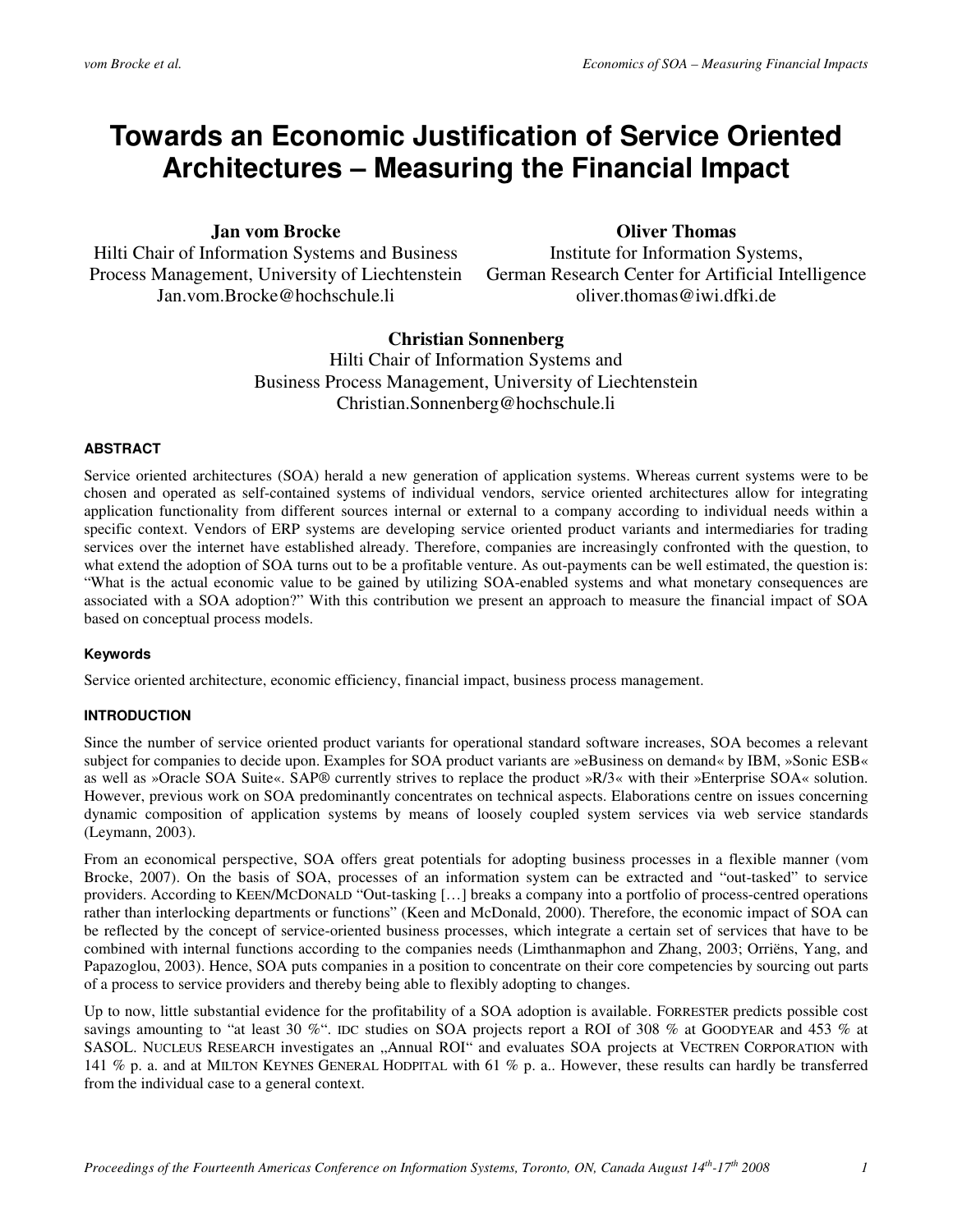A survey of services available through the internet raises scepticism, to what extend profitability expectations can be achieved by means of services procurement in order to compile an appropriate application system within a specific context of a company. Results indicate that available services on the internet are of rather little importance for the design of operational application systems. In fact, assuming a perfect technology for a market-based service provision over the internet, this approach might be recommendable only for few tasks. Those tasks are characterized by a low specificity, a low strategic relevance and a low risk and therefore are considered to have a minor value contribution potential for a company.

From the perspective of many companies, a considerable gap between the advertised potential of SOA and the realization of economic value through the provision of appropriate services can be perceived. With this contribution it is argued, that this gap basically emerged because it has not been investigated yet, how SOA can contribute to a positive financial performance within the specific context of a company. The predominant task seems to be finding out what drives the efficiency of serviceoriented business processes from a financial perspective. This task is focused on in this paper.

#### **RELATED WORK**

The evaluation of the profitability of investments in information technology is a field controversially discussed within information systems research for some time now (Brynjolfsson, 1993; Hitt and Brynjolfsson, 1996; Im, Dow and Grover, 2001; Mukhopadhyay, Kekre and Kalathur, 1995; Porter and Millar, 1985; Tam, Moinzadeh and Berke, 1998). The general problems in evaluating investments in IT are tightening in the context of SOA.

The multitude of research work dealing with evaluating the profitability of investments in information systems can be classified as ex ante or ex post with regard to the time of the evaluation, whereby the ex ante evaluation of investments is especially focused upon by research (for an overview, cf., e.g. Walter and Spitta, 2004). Up to now, an adaptation of existing concepts for evaluating the profitability of SOA does not exist. Current research primarily concentrates on discussing generic benefits of SOA qualitatively (Woods, 2003; Erl, 2005; Krafzig, Banke and Slama, 2006; Woods and Mattern, 2006), without addressing the special SOA requirements regarding a quantitative profitability analysis. Up to now, a few isolated ROI calculations on the basis of selected practical examples exist (Barnes, 2005a; Barnes, 2005b).

As suggested above business process should be the starting point of any SOA impact analysis. Referring to the concept of service-oriented business processes, related studies in the fields of managing activities, IT-infrastructure, and services have to be considered in order to derive appropriate means for evaluating the profitability of SOA.

- *Activities*: There is a respective amount of studies carried out in the field of process management, taking into account the organization of business activities within business processes. Most of these contributions focus on matters of designing processes with respect to both organizational structure (Becker, Rosemann and Kugeler, 2006) and execution by workflow management engines (Jablonski and Bussler, 1996). At present, the development of standardized exchange formats of processes is one of the major concerns (van der Aalst and Kumar, 2003). Research on the assessment of processes is predominantly covered by management literature and focuses on qualitative aspects (Davenport, 1993; Hammer and Champy, 1993; Smith, 1996). Some approaches in accounting science take a more quantitative look on processes, like activity based costing (Cooper and Kaplan, 1991). However, these approaches abstract to a large extend from process models.
- *Infrastructure*: Designing information system infrastructures is an essential task in IS. Studies focusing on the assessment of alternative infrastructure solutions can be found with either a qualitative (Farbey, Land and Targett, 1995) or quantitative orientation. Profound research on quantitative assessment is particularly carried out in the field of total cost of ownership-analysis (TCO) aiming at calculating all relevant costs chargeable to an information system throughout its life cycle (Ferrin and Plank, 2002). Apart from methodological contributions (Daniels, 1993; Tam, 1992), special analysis has been carried out evaluating specific aspects in systems design (Faye Borthick and Roth, 1994; Smith David, Schuff and St. Louis, 2002).
- *Services*: In recent years, special research on service engineering is increasingly arising (Shostack, 1982; Stiglitz, 2000). Within the IT-sector, studies in the field of standards, like ITIL, serves as an example for service engineering (OGC, 2001). Special studies on the assessment of services are carried out with respect to sourcing strategies. Most assessments are based on argumentations, partly structured by means of pros and cons lists (Knolmayer, 1997), checklists (Buck-Lew, 1992; Kador, 1990; Kascus and Hale, 1995), analytical hierarchy process models (Putrus, 1992), and flowcharts (Knolmayer, 1997). Quantitative approaches focus on cost analyses, such as special task comparisons (Espinosa and Carmel, 2004), multi-task cost comparisons and holistic cost-risk comparisons (Aubert, Patry and Rivard, 2002; Bahli and Rivard, 2003; Jurison, 2002).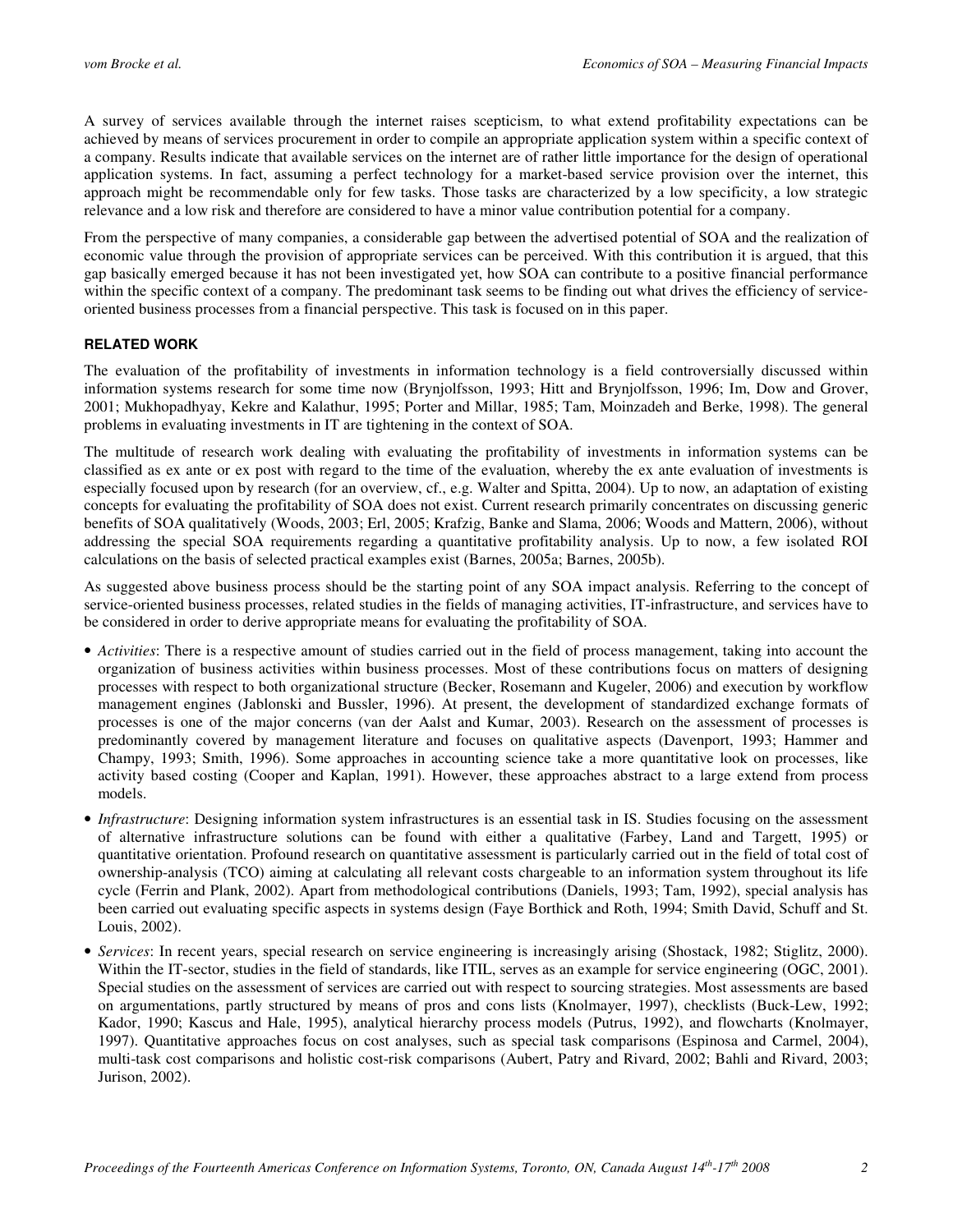These studies offer valuable insights in the management of service-oriented business processes. One essential shortcoming, however, is to be seen in the fact that each particular field focuses on separate aspects of service-oriented business processes. Thus, an integrated picture is lacking, which would be necessary for configuring a company's service portfolio. Contributions towards such a methodical integration, which jointly considers activities, infrastructure, and services can be found in the field of orchestration and choreography of web-services (Aoyama, Weerawarana and Maruyama, 2002; Cardoso, Sheth, Miller, Arnold and Kochut, 2004; Wang, Chen, Wang, Fung and Uczekaj, 2004). However, this work focuses on technical aspects of service coordination within service-oriented processes, so far. As for a profitability analysis, on the contrary, insights about the value-contribution potential of particular process designs are needed, comprising the long-term economic consequences coming along with decisions about the configuration of particular service portfolios.

A first approach to apply capital budgeting in service-oriented computing has been presented by VOM BROCKE and LINDNER (2004). In this work, the monetary consequences of a service-oriented architecture are evaluated and opposed to those of conventional architectures. This work sets a basis for the development of a methodological framework for the assessment of the financial performance of service-oriented information systems (vom Brocke, 2006). From a conceptual perspective, however, these works are still limited to the assessment of services and infrastructure.

With the concept of service-oriented business processes, such assessments are consecutively put in relation to the company's business activities aiming at an integrated frame for evaluating activities, infrastructures, and services. In the next section, a method for controlling service-oriented processes will be introduced. As will be shown, this method serves as a good tool to evaluate the profitability of SOA adoption initiatives.

## **METHOD FOR A SERVICE ORIENTED PROCESS CONTROLLING (SOPC)**

Methods of service-oriented process controlling (SOPC) are based on a service-oriented process design. This allows for the design of processes by means of »service portfolios«. That way, processes can be adapted situational. This requires that processes are first designed regarding their abstract structure and then alternative modes of institutionalization are chosen for individual activities. A »service portfolio« refers to the set of services, which are to be used for the execution of activities within a process at a particular point in time using a specific infrastructure. The constituents of SOPC are to be substantiated as follows:

- **Activity:** Segment of a process, describing a transformation of the process state. Activities can be combined or may be refined into sub-processes.
- **Service:** Alternative for the execution of an activity, which could exhibit different modes of institutionalization. Services can be categorized as internal and external services as well as automated and manual services. Internal Services usually employ functionalities of a firm's enterprise application systems.
- **Infrastructure:** All institutional prerequisites for integrating services within a particular process. These include both technical artefacts like an enterprise service bus as well as non-technical prerequisites like organizational aspects of service integration.

Following a service-oriented principle, a specific process design can be derived by »configuring a service portfolio«. Hence, the process design is predominantly driven by selection decisions (van der Aalst, Dreiling, Gottschalk, Rosemann, Jansen-Vullers; 2005). In particular, a configuration is characterized as a situational combination of »activities« for the realization of an organizational task and as the assortment of »services« and »infrastructure« elements for their execution. In order to find profitable service portfolios, information about the economic consequences of individual design decisions within the specific context of an organization is required. A service-oriented process controlling (SOPC) provides proper means of decision support for the configuration of service portfolios.

The basic idea of a methodical decision support for SOPC is to employ process models as a basis for the economic evaluation. The process models are prepared in a way that individual design decisions can directly be mapped to economic measures. As a prerequisite the process models have to be augmented to capture both SOA-enabled design options as well as to specify related economic consequences on a quantitative basis. The economic consequences can be consolidated to financial measures by applying a process performance measurement system. Because of the long-term nature of the economic consequences, methods of capital budgeting have to be integrated within the calculation system, in order to properly evaluate the financial performance of a particular service portfolio. The »Net Present Value (NPV)«, the »Total Cost of Ownership (TCO)« or the »Return on Investment (ROI)« are exemplary measures for the financial performance. Moreover, means should be provided allowing for experimental re-configurations of service portfolios as well as for transparent evaluations of their economic consequences within a specific decision situation. A conceptual framework for SOPC-methods is presented in Figure 1.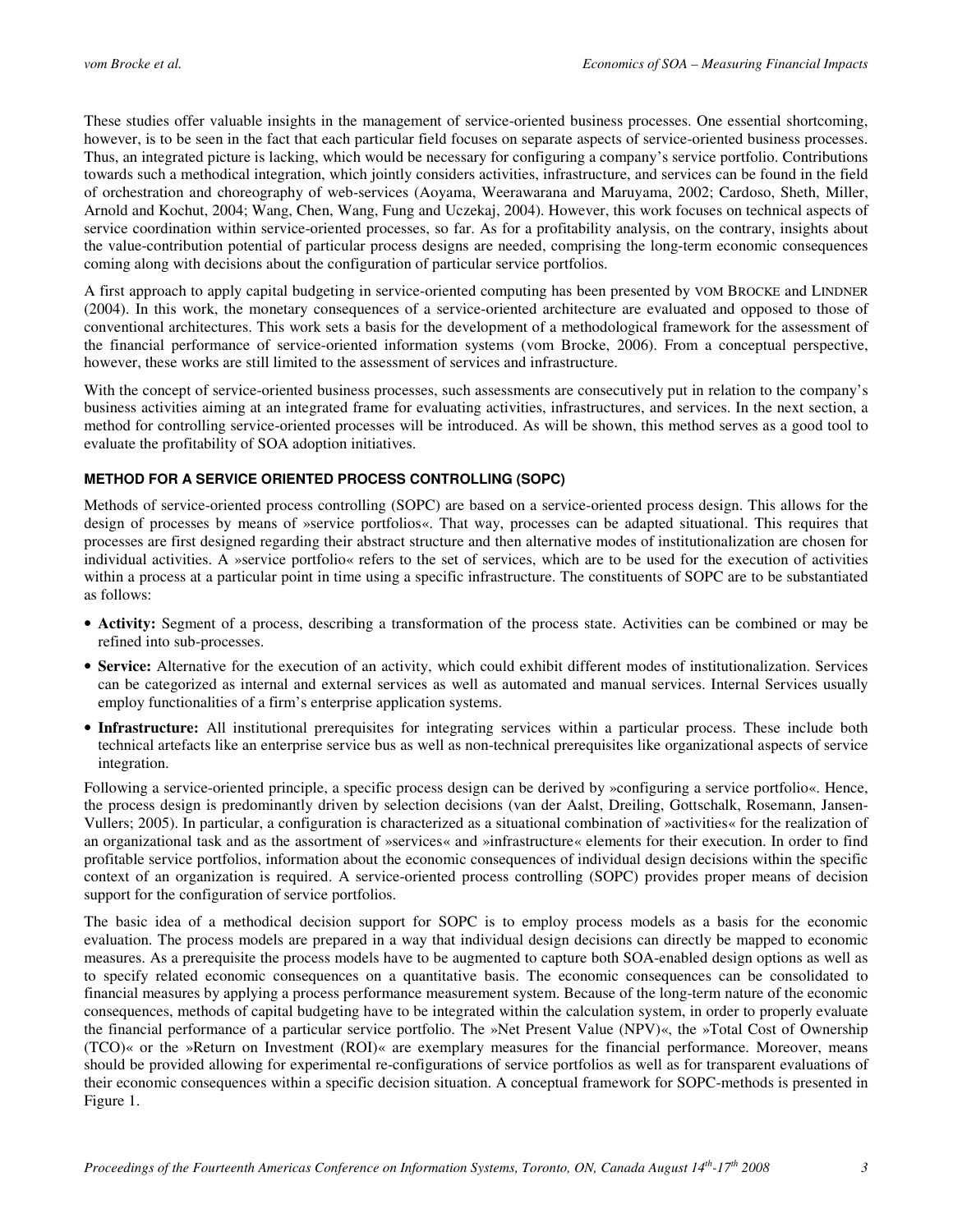

**Figure 1. Conceptual Framework for SOPC Methods** 

The framework differentiates between the controlling object and the system of objectives. As the pivotal controlling object, processes have to be analysed and selectively designed with respect to relevant activities, services and infrastructures. A SOPC method builds upon existing process models, which can be specified with different modelling languages. Process models will then be evaluated with regard to specific controlling objectives. The following areas of evaluation can be distinguished:

- Non-monetary assessment: The non-monetary assessment serves for considering environmental conditions relevant for a particular process design. These include both quantitative and qualitative facets. As for the quantitative aspects frequencies of activity execution have to be determined, which provide the quantity structure for the monetary assessment. Qualitative aspects capture functional requirements for the process design. On the basis of a functional specification of activities and services, a service selection can be carried out in compliance with specific aspiration levels.
- Monetary assessment: The monetary assessment captures payments caused by a particular process design. Therefore, a monetary assessment of individual design options on the service, the infrastructure and the activity level is conducted. The payments have to be aggregated for the overall process. Payments for external services will be calculated on the basis of specific terms of service provision, whereas internal services may be calculated according to individual resource utilizations within the organization. Because of the long-term nature of the economic impact of design decisions the calculation reflects multiple periods.
- Economic measures: The captured payments are to be consolidated to meaningful target measures. On the basis of a process performance measurement both original and derivative payments are analysed. The analysis of original payments reveals relevant drivers of payments of a service-oriented design and demonstrates their impact on the overall series of payments of a particular process design. As for derivative payments specific conditions of funding and taxation have to be considered. As a result financial performance measures like the TCO and the ROI can be reported, which represent top key figures of the process performance measurement system.
- Process comparison: On the basis of financial performance measures, process variants of alternative service portfolio configurations can be compared with each other. By means of comparisons the value of individual service portfolio configurations can be quantified from the perspective of a decision-maker. For analysis purposes both optimization runs as well as experimental process comparisons can be employed. The latter allows for modification of functional aspiration levels and the analysis of the modification impact on original and derivative payments.

As for the economic measurement well-established methods already exist (Grob, 1993; Seitz and Ellison, 2004; Shapiro, 2004). Hence, the framework for SOPC is designed in a way that these methods can be reused and integrated for the purpose of measuring the financial implications of the design of SOA-enabled business processes. In doing so the challenge is to specify relevant in- and out-payments on the activity, infrastructure and service level.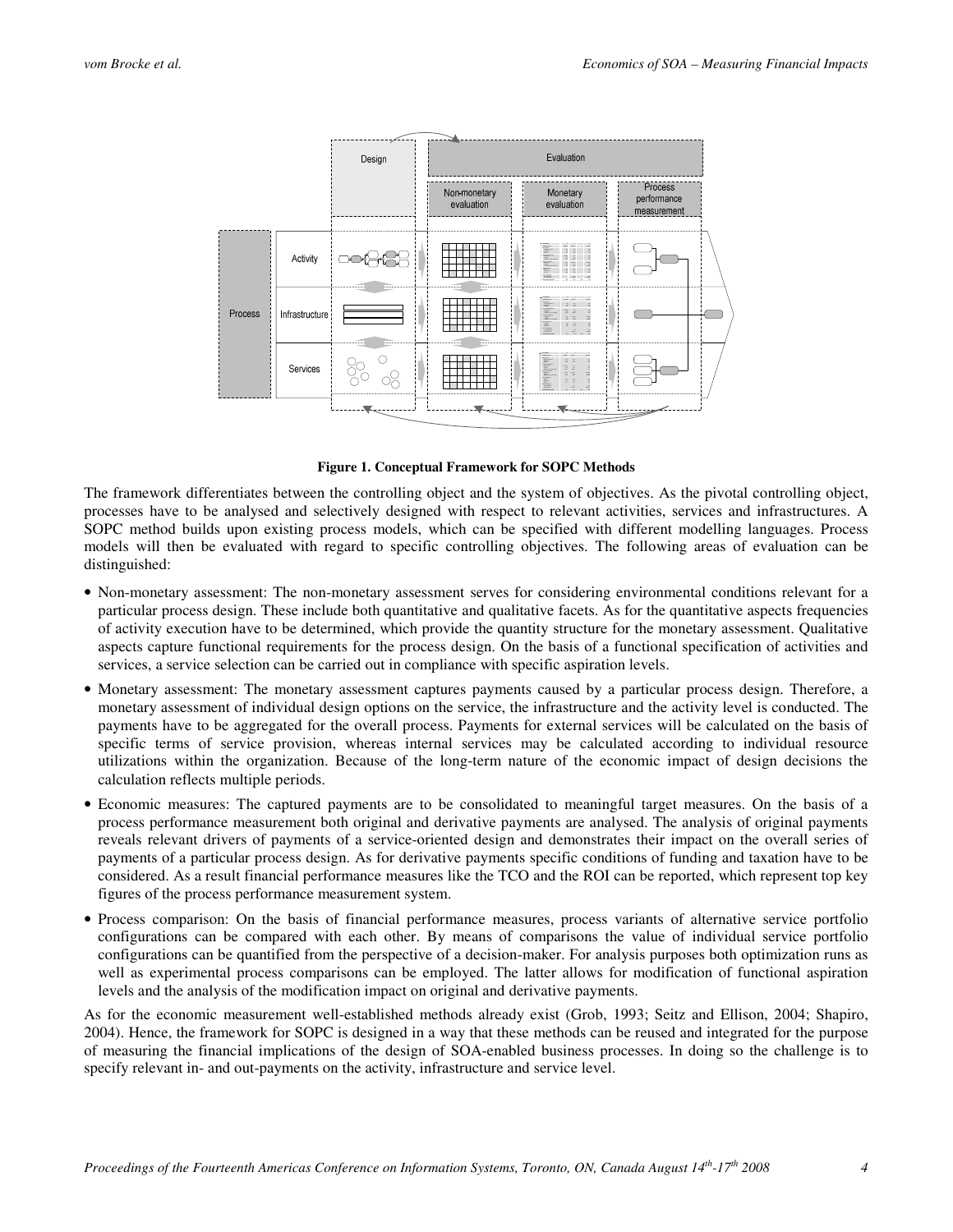## **APPLICATION OF A METHOD FOR SERVICE ORIENTED PROCESS CONTROLLING**

The applicability of the SOPC method is to be illustrated by means of a demo case. The company considered throughout the case is called DECIS and operates in the tourism industry. The core competency of DECIS is the specific configuration and compilation of travels according to individual customer needs. Given the example of DECIS, calculations to evaluate the economic efficiency of a SOA adoption have already been applied and documented for »outsourcing«, »integration« and »networking« scenarios (cf. vom Brocke, 2007). Below, selected calculations of the »outsourcing« scenario will be presented to illustrate the basic principles of the SOPC method.

Options for SOA-based outsourcings at DECIS arise within the process »Customer Service«. Figure 2 renders the process by means of an Event-driven Process Chain (EPC, cf. Scheer, 1999), which is augmented with SOA-specific artefacts.



**Figure 2. Process Model »Customer Service« at DECIS**

To capture alternative options regarding the execution of activities (called functions in the context of EPCs), the »service« construct is introduced. Services encapsulate the utilization of one or more resources and are assigned to functions by means of an exclusive disjunction (XOR). Referring to the activity »Check credit-worthiness« in Figure 2, a set of multiple alternative services is available for executing this activity. This set of services comprises both market-based web services as well as internal services (utilizing internal resources). In order to determine a profitable configuration of the overall service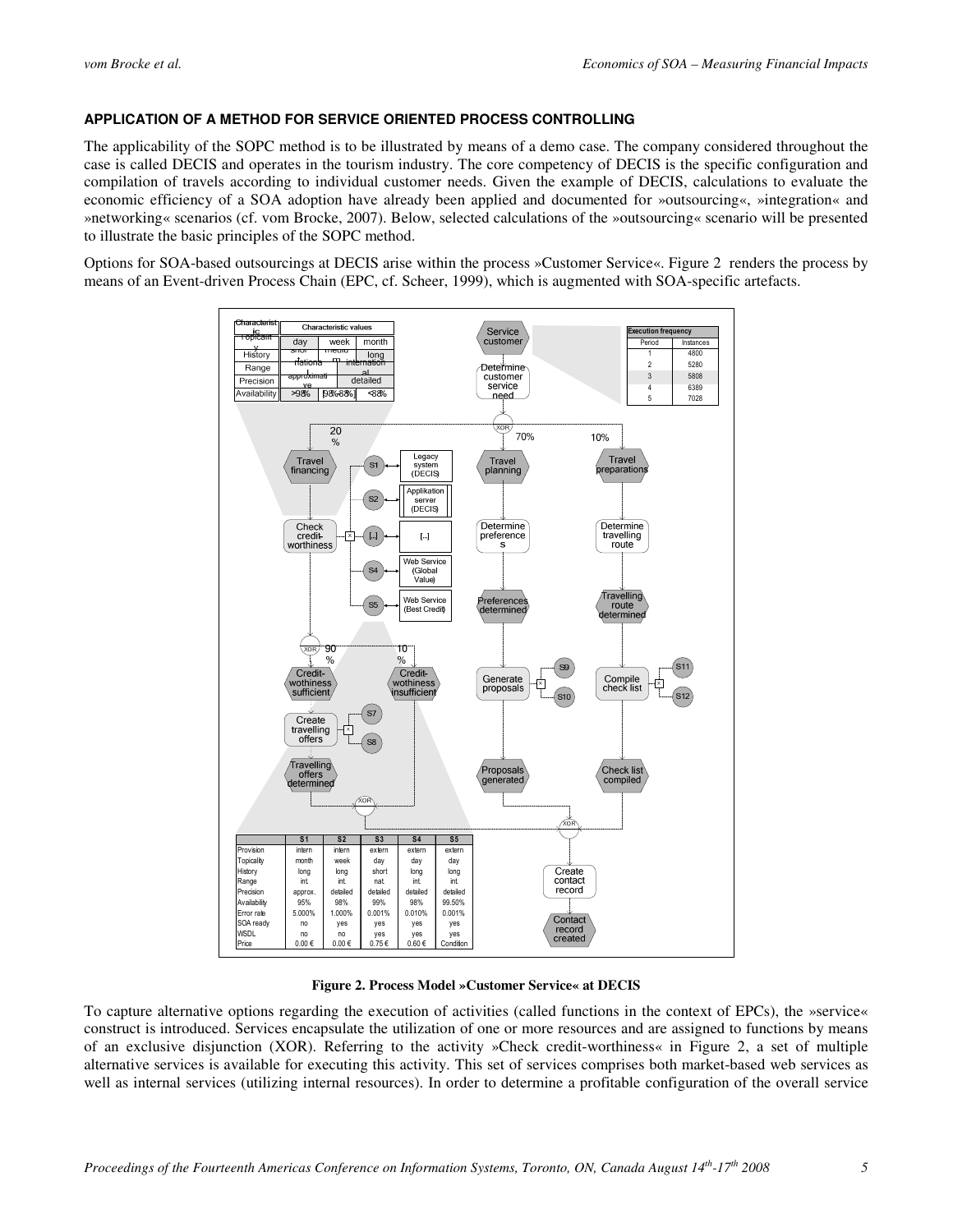portfolio for the given process, both non-monetary as well as monetary assessments have to be employed. Finally, the results of the assessment have to be gradually aggregated and reported by means of financial performance measures.

#### **Non-monetary Assessment**

For an initial selection of a valid set of services, requirements for the execution of individual activities have to be specified. Therefore, relevant characteristics and characteristic values have been identified and are documented within the process model of Figure 2 by means of morphological boxes. As for the execution of activity »Check credit-worthiness« an »international« range is required as well as an availability of more than »98 %«. The matching between requirements (characteristics) and the services available yields only three valid services, »Service 2«, »Service 4« and »Service 5«. These services comply with all requirements. In addition to qualitative aspects also specifications relevant for the calculation of monetary consequences are presented in Figure 2. For the monetary assessment additional period specific process execution frequencies have to be specified as well as probabilities of entering particular branches of the process.

#### **Monetary Assessment**

The results of the non-monetary assessment provide the frame for the calculation of monetary consequences associated with a particular service portfolio. Therefore, a calculation schema is employed, which integrates both structural aspects as well as qualitative and quantitative specifications of the process model. This allows for a period specific assessment of individual line items. Figure 3 renders an exemplary section of a calculation schema for the »Customer Service« process.

|           | <b>Process »Customer Service«</b>                                                                                                                                                                                                                                                                                                                                                                                                                 | $\overline{0}$                                          | 1                                                                                                            | $\overline{2}$                                                                                                           | 3                                                                                                               | 4                                                                                                                     | 5                                                                                                                           |
|-----------|---------------------------------------------------------------------------------------------------------------------------------------------------------------------------------------------------------------------------------------------------------------------------------------------------------------------------------------------------------------------------------------------------------------------------------------------------|---------------------------------------------------------|--------------------------------------------------------------------------------------------------------------|--------------------------------------------------------------------------------------------------------------------------|-----------------------------------------------------------------------------------------------------------------|-----------------------------------------------------------------------------------------------------------------------|-----------------------------------------------------------------------------------------------------------------------------|
| 100%      | Determine customer service need                                                                                                                                                                                                                                                                                                                                                                                                                   |                                                         |                                                                                                              |                                                                                                                          |                                                                                                                 |                                                                                                                       |                                                                                                                             |
| 20%       | <b>Check credit-worthiness</b>                                                                                                                                                                                                                                                                                                                                                                                                                    | -2.200€                                                 | -2.133€                                                                                                      | $-2264E$                                                                                                                 | $-2.344E$                                                                                                       | $-2.432€$                                                                                                             | -2.102€                                                                                                                     |
| С         | Service 2<br>+ Activity level<br>Infrastructure level<br>Service level                                                                                                                                                                                                                                                                                                                                                                            | -37.000€<br>-€<br>-37.000€<br>-€                        | -515€<br>-192€<br>-280€<br>-43€                                                                              | -538€<br>-211€<br>-280€<br>$-47E$                                                                                        | -564€<br>-232€<br>-280€<br>-51€                                                                                 | -592€<br>-256€<br>-280€<br>-57€                                                                                       | $-1.123€$<br>-281€<br>-780€<br>-62€                                                                                         |
| $\odot$   | Service 4<br>۰                                                                                                                                                                                                                                                                                                                                                                                                                                    | $-2.200€$                                               | $-2.133E$                                                                                                    | $-2264E$                                                                                                                 | $-2.344E$                                                                                                       | $-2.432€$                                                                                                             | $-2.102€$                                                                                                                   |
| ∩         | Service 5 [flat pricing]<br>۰                                                                                                                                                                                                                                                                                                                                                                                                                     | -4.100€                                                 | -2.400€                                                                                                      | -2.484€                                                                                                                  | $-2.577€$                                                                                                       | -2.678€                                                                                                               | -3.190€                                                                                                                     |
| ∩         | Service 5 [flex pricing]<br>- Activity level<br>cost charge for errors<br>* activity frequency, absolute<br>* risk of errors in per cent<br>$=$ payments<br>cost charge for down time<br>* activity frequency, absolute<br>* risk of down time in per cent<br>$=$ payments<br>- Infrastructure level<br>- contracting with service provider<br>- implementation of service interface<br>- provision of software components<br>- coordination cost | -4.100€<br>-4.100€<br>$-1,200f$<br>$-1.100E$<br>-1.800€ | $-2.444E$<br>-72€<br>$-10E$<br>960<br>0.001%<br>0€<br>$-5E$<br>960<br>1,5%<br>$-72E$<br>-1.460€<br>$-1.400E$ | -2.543€<br>-79€<br>$-10f$<br>1056<br>0.001%<br>0 <sub>0</sub><br>$-5E$<br>1056<br>1.5%<br>$-79E$<br>-1.460€<br>$-1.400E$ | $-2.430€$<br>-87€<br>$-10E$<br>1162<br>0.001%<br>0 <sub>0</sub><br>$-5E$<br>1162<br>1.5%<br>$-87E$<br>$-1.460€$ | -2.527€<br>-96€<br>$-10f$<br>1278<br>0.001%<br>0 <sub>0</sub><br>$-5E$<br>1278<br>1.5%<br>-96 $\epsilon$<br>$-1.460€$ | -2.923€<br>$-106E$<br>$-10E$<br>1406<br>0.001%<br>0 <sub>0</sub><br>$-5E$<br>1406<br>1.5%<br>$-105E$<br>-1.960€<br>$-1400E$ |
|           | - payments for adaptations<br>- payments for replacement                                                                                                                                                                                                                                                                                                                                                                                          |                                                         | $-60f$                                                                                                       | $-60f$                                                                                                                   | $-1400E$<br>$-60E$                                                                                              | $-1.400E$<br>-60 $\varepsilon$                                                                                        | $-60C$<br>$-500E$                                                                                                           |
|           | Service level<br>activity frequency, absolut<br>* preis per transaction<br>$=$ payments                                                                                                                                                                                                                                                                                                                                                           |                                                         | -912€<br>960<br>$-0.95E$<br>$-912E$                                                                          | $-1.003€$<br>1056<br>$-0.95E$<br>$-1.003E$                                                                               | -883€<br>1162<br>-0.76€<br>$-883E$                                                                              | -971€<br>1278<br>$-0.76E$<br>$-971E$                                                                                  | -857€<br>1406<br>-0.61 $€$<br>$-857E$                                                                                       |
| 70%<br>4  | <b>Determine preferences</b>                                                                                                                                                                                                                                                                                                                                                                                                                      |                                                         |                                                                                                              |                                                                                                                          |                                                                                                                 |                                                                                                                       |                                                                                                                             |
| 10%<br>٠  | Determine travelling route                                                                                                                                                                                                                                                                                                                                                                                                                        |                                                         |                                                                                                              |                                                                                                                          |                                                                                                                 |                                                                                                                       |                                                                                                                             |
| 18%       | <b>Create travelling offers</b>                                                                                                                                                                                                                                                                                                                                                                                                                   | $-2.600E$                                               | -560€                                                                                                        | -633€                                                                                                                    | -678€                                                                                                           | $-711E$                                                                                                               | $-1.251E$                                                                                                                   |
| 70%<br>۰  | Generate proposals                                                                                                                                                                                                                                                                                                                                                                                                                                | $-E$                                                    | -2.028€                                                                                                      | $-2213E$                                                                                                                 | $-2.416€$                                                                                                       | $-2.640€$                                                                                                             | $-3.886E$                                                                                                                   |
| 10%       | <b>Compile check lists</b>                                                                                                                                                                                                                                                                                                                                                                                                                        | $-2.700E$                                               | -640€                                                                                                        | -676€                                                                                                                    | -716€                                                                                                           | -759€                                                                                                                 | -1.307€                                                                                                                     |
| $100\% +$ | Save contact records                                                                                                                                                                                                                                                                                                                                                                                                                              |                                                         |                                                                                                              |                                                                                                                          |                                                                                                                 |                                                                                                                       |                                                                                                                             |
|           | <b>Total</b>                                                                                                                                                                                                                                                                                                                                                                                                                                      | $-7.500€$                                               | -5.361€                                                                                                      | $-5.785€$                                                                                                                | $-6.154E$                                                                                                       | $-6.542 \epsilon$                                                                                                     | $-8.546E$                                                                                                                   |

**Figure 3. Monetary Assessment of the »Customer Service« process at DECIS** 

In this example, calculations of payments caused by particular service alternatives are shown on the service level, the infrastructure level and the activity level. Payments for »Service 5« are determined on the basis of market prices, since this service is provided externally. A market-based provision can be regulated by means of two pricing models (price based on transactions or on the length of provision period). Additional payments relevant for the calculation accrue on the infrastructure level. Besides payments for the overall the process infrastructure, specific payments have to be considered which are required to integrate individual services. On the activity level, out-payments can be determined, which result from individual service qualities. Figure 3 shows an exemplary assessment of the frequency of error occurrences and down time risks on the activity level.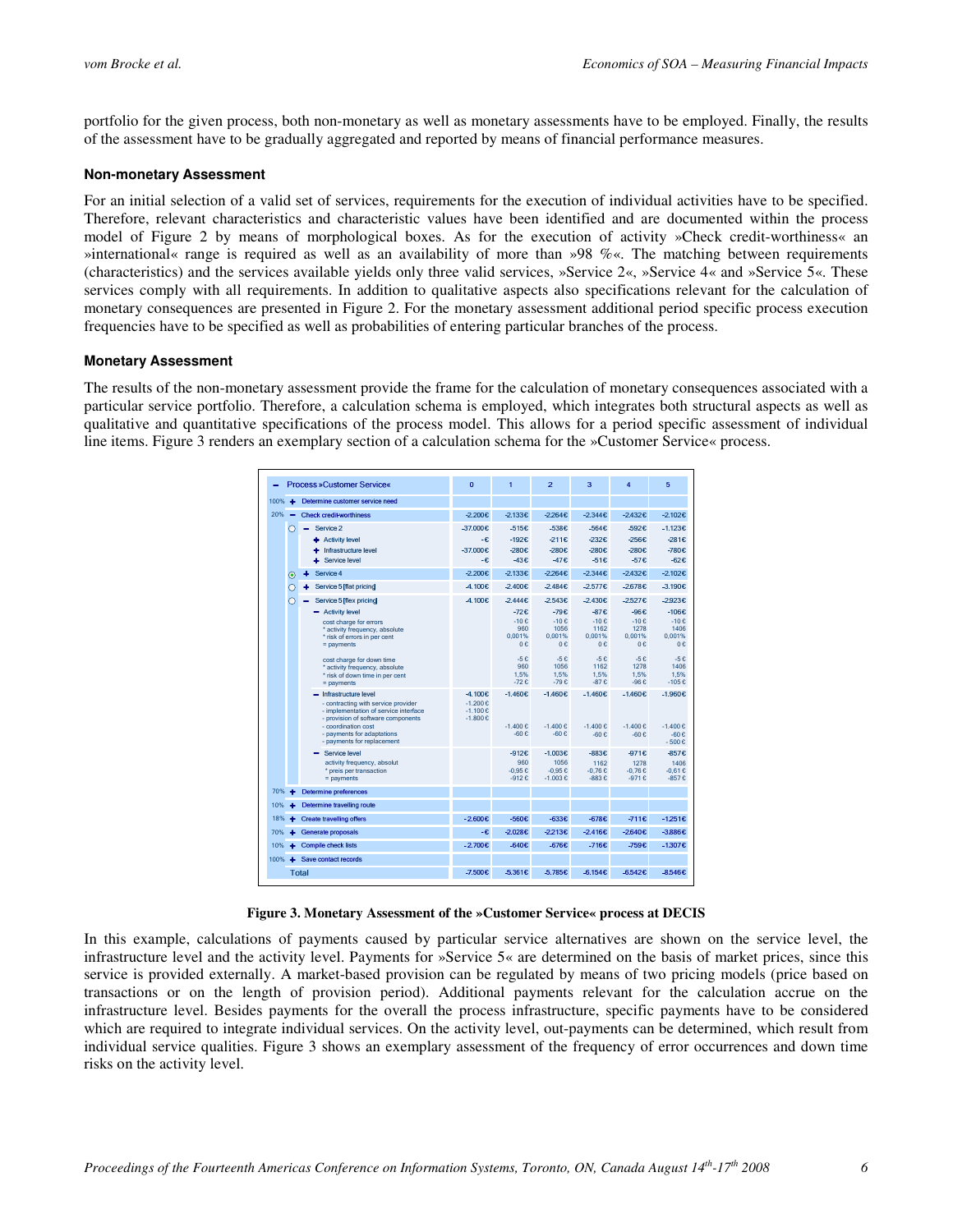#### **Calculating Economic Performance Measures**

The payments captured on the service, the infrastructure and the activity level are to be aggregated for alternative configurations of service portfolios. Therefore, different services for the execution of individual activities have to be interactively selected and assessed with regard to their monetary consequences. To consider the individual process context, payments are weighted with the execution probabilities of particular activities. That way, a series of original payments for a service portfolio configuration can be determined. Given the series of payments, derivative payments can be calculated by means of capital budgeting, taking into account specific conditions of financing and taxation. For aggregating payments, financial plans are employed according to the VOFI method (*Visualization of Financial Implications*, Grob, 2006). The VOFI balance of the last period reports the terminal value of the investment in a particular service portfolio. In the present case, a negative terminal value amounting to -26.686  $\epsilon$  is calculated for an exemplary service portfolio configuration (cf. Figure 4).

| Finance plan (VOFI)                                                                             | $\mathbf{0}$         | $\mathbf{1}$          | $\overline{2}$        | $\overline{\mathbf{3}}$ | 4                      | 5                          |
|-------------------------------------------------------------------------------------------------|----------------------|-----------------------|-----------------------|-------------------------|------------------------|----------------------------|
| <b>Series of payments</b>                                                                       | $-7.500E$            | -5.361€               | $-5.785€$             | $-6.154 \in$            | $-6.542C$              | -8.546€                    |
| <b>Internal Funds</b><br>+ initial balance<br>- withdrawal<br>+ deposit                         | 0€<br>o€<br>0€       | 0€<br>$0 \in$<br>0€   | 0€<br>$0 \in$<br>0€   | o€<br>o€<br>o€          | 0€<br>$0 \in$<br>0€    | 0€<br>0€<br>o€             |
| <b>Bullet Loan</b><br>+ credit intake<br>- redemption<br>- debtor interest (incl. disagio)      | 7.500€<br>o€<br>375€ | 0€<br>$0 \in$<br>450€ | 7.500€<br>0€<br>450€  | o€<br>o€<br>o€          | 0€<br>$0 \in$<br>0€    | 0 <sub>6</sub><br>o€<br>0€ |
| Loan in Current Account<br>+ credit intake<br>- redemption<br>- debtor interest (incl. disagio) | 375€<br>0€<br>o€     | 2491E<br>0€<br>30€    | 10.439€<br>0€<br>229€ | 3.309€<br>o€<br>1.064€  | 4.145€<br>o€<br>1.353€ | 5.627€<br>0€<br>1.685€     |
| <b>Financial Investment</b><br>+ reinvestment<br>- disinvestment<br>+ creditor interst          | 0€<br>o€<br>0€       | 0€<br>$0 \in$<br>0€   | 0€<br>0€<br>0€        | o€<br>o€<br>o€          | 0€<br>$0 \in$<br>0€    | 0€<br>0€<br>o€             |
| Taxes<br>- payment<br>+ refund                                                                  |                      | 0€<br>3.350€          | 0€<br>3.525€          | o€<br>3.609€            | 0€<br>3.750€           | 0€<br>4.604 €              |
| <b>Net Funding</b>                                                                              | $0 \in$              | 0€                    | $0 \in$               | 0€                      | 0 <sub>e</sub>         | $0 \in$                    |
| Balance<br>on loans<br>on financial investments                                                 | 7.500€<br>375€       | 7.500€<br>2.866E      | 0€<br>13.305€         | o€<br>16.914€           | 0€<br>21.060€          | 0€<br>26,686€              |
| <b>Net Balance</b>                                                                              | $-7.875E$            | $-10.366€$            | $-13.305€$            | $-16.914C$              | $-21.060C$             | $-26.686€$                 |

**Figure 4. Terminal Value Calculation for a Service Portfolio of the »Customer Service« Process at DECIS** 

## **Process Comparison**

To determine the economic value of a particular service portfolio, comparisons of portfolio alternatives have to be employed. Therefore, all combinatory possible portfolio configurations have been generated here and evaluated by means of total cost of ownership (TCO). The difference between the financial performance of the optimal portfolio and the financial performance at continuation of the status quo reports the utility of the SOA adoption for applying outsourcing in the »Customer Service« process at DECIS. The status quo can be understood as a default service portfolio configuration which simply mirrors the resource utilization of the status quo. In our case, the optimal service portfolio can be complied by applying »Service 4« for the activity »Check credit-worthiness«, »Service 11« for compiling the check lists, »Service 9« for generating proposals and »Service 7« for determining actual travel offers. This specific portfolio yields the calculated terminal value of -26.686  $\epsilon$ . However, on continuation of the status quo the terminal value amounts to -68.287  $\epsilon$  (which is to be calculated separately). Thus, savings can be realized by adopting SOA. From a financial perspective, the SOA adoption is regarded to be a profitable venture in this example.

Out-payments for implementing SOA in case of outsourcing can be complemented with additional in- and out-payments associated with other application scenarios (cf. integration and networking opportunities for SOA-enabled processes). Figure 5 list relevant payments at DECIS.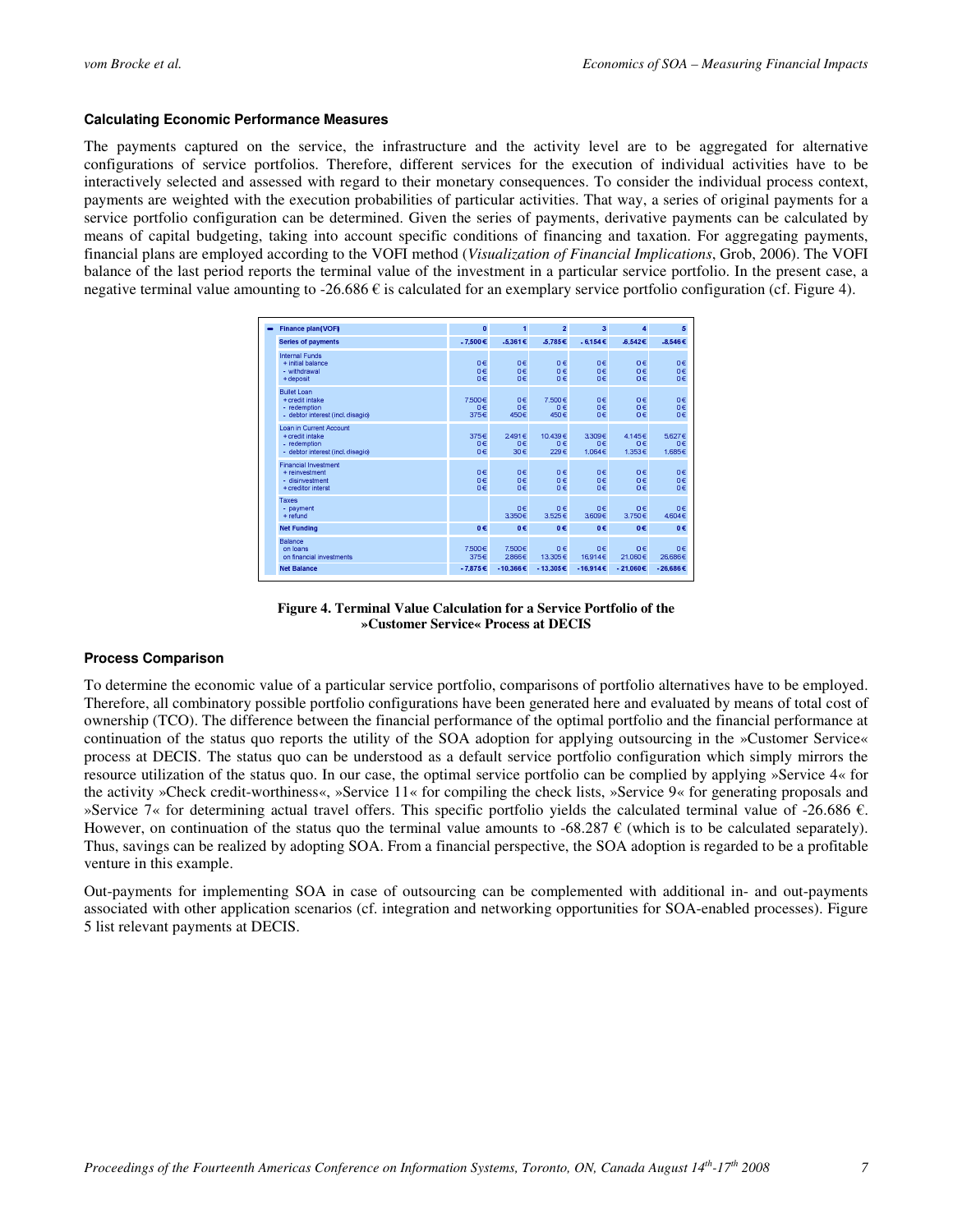|    | <b>Project SOA adoption</b>                                                                               | $\bf{0}$                            | 1                                   | $\overline{2}$                        | 3                                      | 4                                   | 6                                       |
|----|-----------------------------------------------------------------------------------------------------------|-------------------------------------|-------------------------------------|---------------------------------------|----------------------------------------|-------------------------------------|-----------------------------------------|
| ۰  | <b>Conditions</b>                                                                                         |                                     |                                     |                                       |                                        |                                     |                                         |
|    | <b>Original cash flows</b>                                                                                | $-49,000€$                          | 17.190€                             | 28,838€                               | 27,495€                                | 34.999€                             | 43,685€                                 |
|    | $-$ SOA<br>+ Infrastructure components<br><b>Organizational actions</b><br>٠                              | $-25.000 \in$<br>$-25,000 \in$      | $-8.000E$<br>$-3.000E$<br>$-5.000€$ | $-9.000 \in$<br>$-4,000€$<br>-5,000 € | $-9.500 E$<br>-4.500 €<br>$-5.000 \in$ | $-9.500 E$<br>$-4.500E$<br>-5,000 € | $-9.700 \in$<br>-4.700€<br>$-5.000 \in$ |
| п  | <b>Outsourcing</b><br>-<br>4 Savings Process "Customer Service"<br>☑<br>+ Savings Process "HR Accounting" | -2.500 €<br>$-2.500E$<br>$-35,000€$ | 1.013€<br>1.013€<br>2.000€          | 1.495€<br>1.495€<br>2.780€            | 1.845€<br>1.845 €<br>3.860 E           | 2.481€<br>2.481€<br>5.160€          | 3.099 E<br>3.099€<br>7.370€             |
| ا⊽ | ۰<br><b>Integration</b>                                                                                   | $-21,500 \in$                       | 24.177€                             | 29.344 €                              | 35,150€                                | 42.010€                             | 50.286€                                 |
|    | <b>Networking</b><br>۰                                                                                    | -43,500€                            | $-3.854 \in$                        | 11.893€                               | 17,930€                                | 26.077€                             | 36,695€                                 |
|    | <b>Derivative cash flows</b>                                                                              |                                     |                                     |                                       |                                        |                                     |                                         |
|    | <b>Performance measures</b>                                                                               |                                     |                                     |                                       |                                        |                                     |                                         |
|    | <b>Future value</b><br>٠                                                                                  |                                     |                                     |                                       |                                        |                                     | 44.897€                                 |
|    | ÷<br><b>TCO</b>                                                                                           |                                     |                                     |                                       |                                        |                                     | $-158.582€$                             |
|    | ٠<br><b>ROI</b>                                                                                           |                                     |                                     |                                       |                                        |                                     | 13.36%                                  |

**Figure 5. Profitability of SOA adoption at DECIS** 

In addition to outsourcing opportunities, potential savings can be realized by integration initiatives at DECIS. Although networking possibilities offer additional sources of revenues, this option turns out to be unprofitable due to associated cost effects at DECIS. If DECIS chooses to adopt SOA and to fully utilize the potential of outsourcing and integration initiatives, the calculations report an expected ROI of SOA adoption of 13,36 %.

#### **CONCLUSION**

Creating sustainable value by means of SOA adoption requires a service oriented management of a company's processes, for which adequate controlling methods are to be developed. These methods have to consider both existing enterprise applications as well as organizational aspects. A SOA adoption enables the re-design of business processes and functional reintegration of enterprise application systems. In order to exploit the economic potential of SOA-enabled design options (either of technical or of organizational nature) we suggest to analyse the impact on business processes as business processes are a vital source of value creation for any stakeholder of a company. We further suggest designing business processes by means of service portfolios, therefore allowing for flexible process adaptations through (re-)configurations of service portfolios according to individual needs. When setting up SOA-enabled business processes, possibilities for »outsourcing«, »integration« and »networking« arise. To benefit from these design options, the value contribution of alternative service portfolio configurations has to be evaluated. Therefore, the development of dedicated controlling methods constitutes a central challenge in IS research and in particular in the field of enterprise application systems research.

An approach for a methodological support for the controlling of SOA-enabled processes (SOPC) was presented in this contribution. SOPC allows for the evaluation of the economic profitability of SOA by considering specific options for a service-oriented process design. The presented part of the approach is based upon conceptual process models. However, the presented approach may be limited in that complex service compositions can hardly be mapped to the illustrated calculation schema in a transparent manner. Furthermore, limitation exists with regard to the design of conceptual interfaces, allowing the methodological integration of evaluation procedures with existing business process management systems and SOAenabled enterprise applications. These limitations are subject to future research in the field of SOPC methods. The presented approach marks a first step in that direction.

## **REFERENCES**

- 1. Aubert, B., Patry, S. and Rivard, S. (2002) Managing it outsourcing risk: Lessons learned, in Rudy Hirschheim, Armin Heinzl and Jens Dibbern (Eds.) *Information systems outsourcing in the new economy - enduring themes, emergent patterns and future direction*, Springer, Berlin et al., 161-186.
- 2. Aoyama, M., Weerawarana, S. and Maruyama, H. (2002) Web services engineering: Promises and challenges, *Proceedings of Conference on Software Engineering*, 647-648.
- 3. Bahli, B. and Rivard, S. (2003) The information technology outsourcing risk: A transaction cost and agency theorybased perspective, *Journal of Information Management*, 211-221.
- 4. Barnes, M. (2005a) Mitsui-Soko Drives Service-Oriented Architecture for Business Agility. Stamford, CT, Gartner.
- 5. Barnes, M. (2005b) Superpartners Uses Service-Oriented Architecture to Increase market Share. Stamford, CT, Gartner.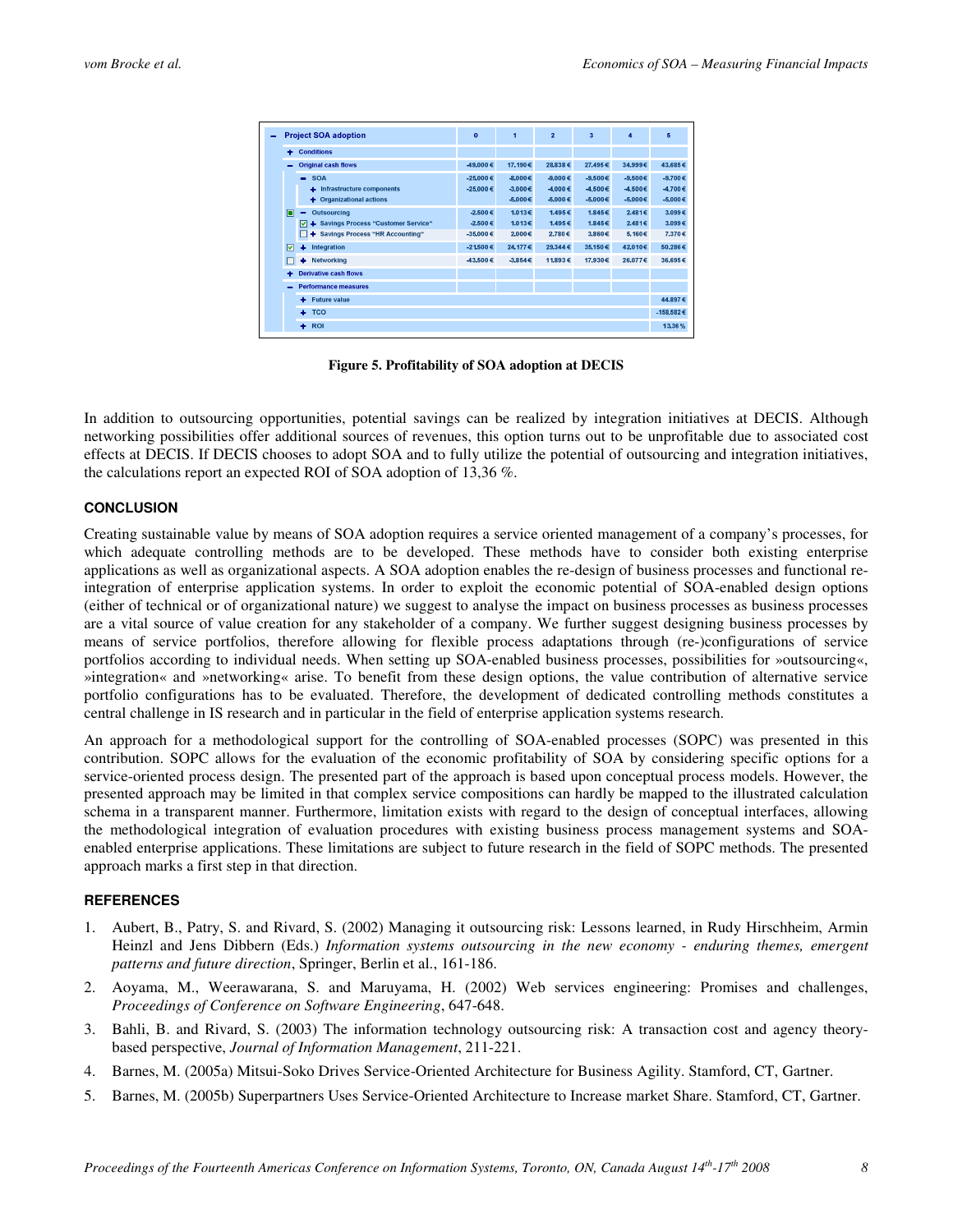- 6. Becker, J., Rosemann, M. and Kugeler, M. (2006) Process management, a guide for the design of business processes., Springer, Berlin et al.
- 7. Brynjolfsson, E. (1993) The productivity paradox of information technology, *Communications of the ACM*, 36, 12, 66– 77.
- 8. Buck-Lew, M. (1992) To outsource or not?, *International Journal of Information Management*, 12, 1, 3-20.
- 9. Cardoso, J., Sheth, A. P., Miller, J. A., Arnold, J. and Kochut, K. (2004) Quality of service for workflows and web service processes, *Journal of Web Semantics*, 3, 1, 281-308.
- 10. Cooper, R. and Kaplan, R. S. (1991) Activity-based costing: Ressourcenmanagement at its best. *Harvard Manager*, 87- 94.
- 11. Daniels, H. C. (1993). Information technology: The management challenge, Addison-Wesley Longman Publishing Co., Inc, New York.
- 12. Davenport, T. H. (1993) Process innovation, reengineering work through information technology, Boston.
- 13. Erl, T. (2005) Service-oriented architecture. Upper Saddle River, NJ, Prentice Hall PTR.
- 14. Espinosa, J. A. and Carmel, E. (2004) The effect of time separation on coordination costs in global software teams: A dyad model, *Proceedings of 37th Hawaii International Conference on System Sciences*, Hawaii.
- 15. Hammer, M. and Champy, J. (1993) Reengineering the cooperation: A manifesto for business revolution, Harper, New York.
- 16. Hitt, L. M. and Brynjolfsson, E. (1996) Productivity, Business Profitability, and Consumer Surplus: Three Different Measures of Information Technology Value, *MIS Quarterly*, 20, 2, 121–142.
- 17. Farbey, B., Land, F. and Targett, D. (1995) A taxonomy of information systems applications: The benefits' evaluation ladder, *European Journal of Information Systems*, 4, 41-50.
- 18. Faye Borthick, A. and Roth, H. P. (1994) Understanding client/server computing. *Management Accounting*, August, 36- 41.
- 19. Ferrin, B. G. and Plank, R. E. (2002) Total cost of ownership models: An exploratory study, *The Journal of Supply Chain Management*, 38, 3, 18-29.
- 20. Grob, H. L. (1993) Capital budgeting with financial plans, an introduction, Wiesbaden.
- 21. Jablonski, S. and Bussler, C. (1996) Workflow management: Modeling concepts, architecture, and implementation., International Thomson Computer Press, London, UK.
- 22. Jurison, J. (2002) Applying traditional risk-return analysis to strategic it outsourcing decisions, in in Rudy Hirschheim, Armin Heinzl and Jens Dibbern (Eds.) *Information systems outsourcing in the new economy - enduring themes, emergent patterns and future direction*, Springer, Berlin et al., 177-186.
- 23. Im, K. S., Dow, K. E. and Grover, V. (2001) Research Report: A Reexamination of IT Investment and the Market Value of the Firm – An Event Study Methodology, *Information Systems Research*, 12, 1, 103–117.
- 24. Keen, P. and McDonald, M. (2000) The eProcess edge: Creating Customer Value and Business Wealth in the Internet Era, McGraw-Hill, New York.
- 25. Kador, J. (1990) The dollars and sense of outsourcing. *Candle Computer Report*, 12, 8, 1-5.
- 26. Kascus, M. A. and Hale, D. (1995) Outsourcing cataloging, authority work, and physical processing. A checklist of considerations, Chicago.
- 27. Knolmayer, G. A. (1997) Hierarchical planning procedure supporting the selection of service providers in outtasking decisions, in Hermann Krallmann (Ed.) *Wirtschaftsinformatik '97*. Heidelberg, 99 - 119.
- 28. Krafzig, D., Banke, K. and Slama, D. (2006) Enterprise SOA. (5<sup>th</sup> print) Upper Saddle River, Prentice Hall PTR.
- 29. Leymann, F. (2003) Web Services. Distributed Applications without Limits. An Outline, in *Proceedings of the 10th Conference on Database Systems for Business, Technology and Web*, Berlin et. al., Springer.
- 30. Limthanmaphon, B. and Zhang, Y. (2003) Web service composition with case-based reasoning, *Proceedings of Proceedings of the Fourteenth Australasian database conference on Database technologies*, 2003 - Volume 17, Adelaide, Australia, 201-208.